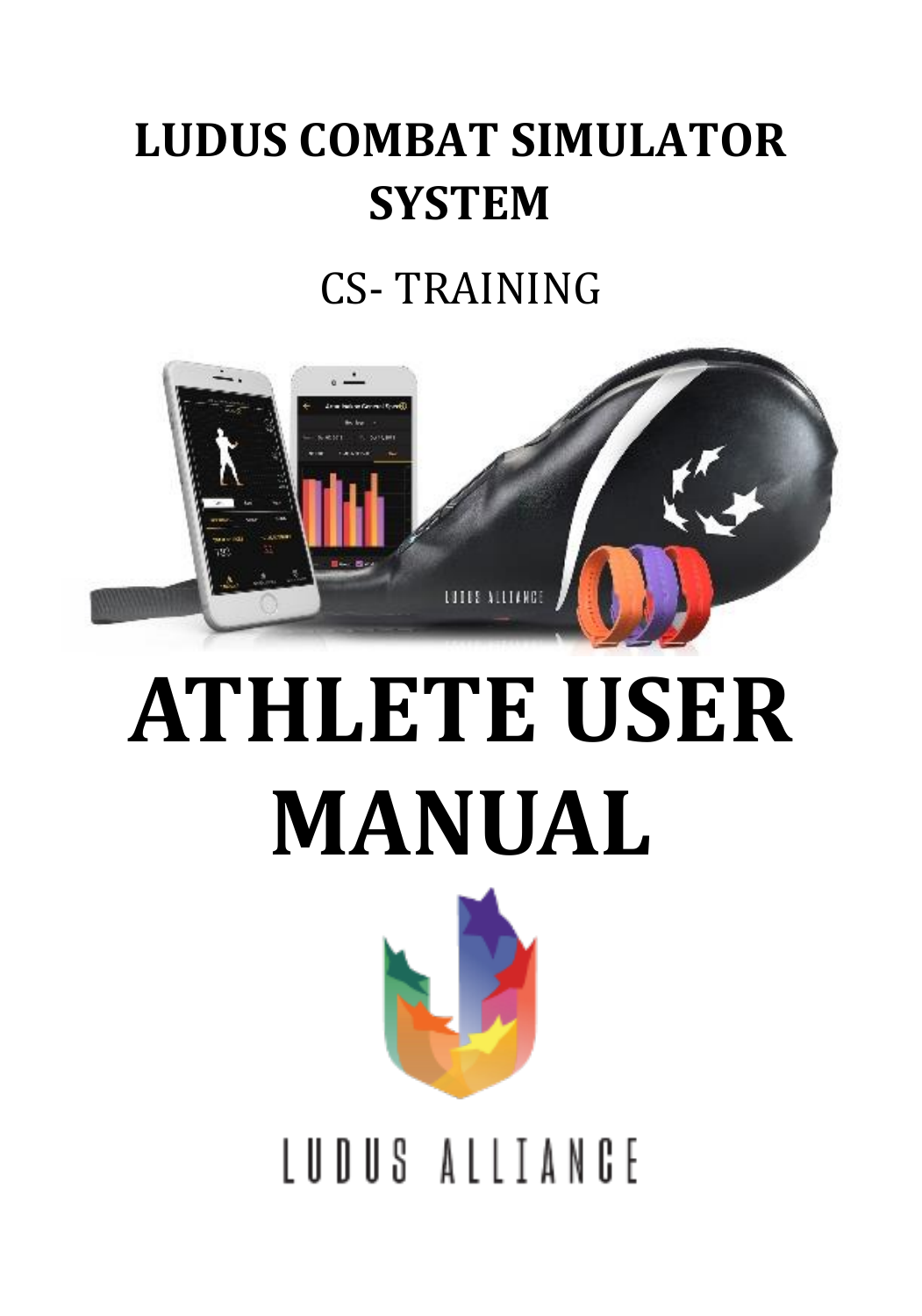# **Introduction**

### **Who is Ludus?**

Ludus Materials Ltd is a hi-tech company that specializes in training and testing equipment for martial arts. Our technology enables the creation of objective measurements that could not be measured before.

Our goal is to provide innovative technology to the world and as a result, to unite all martial arts from around the globe.

We are the Ludus Alliance.

#### **What is the CS-System?**



The Ludus Combat Simulator System (CS-System) is a unique training system that enables both coaches and athletes to objectively measure and analyse various performance parameters of martial arts training.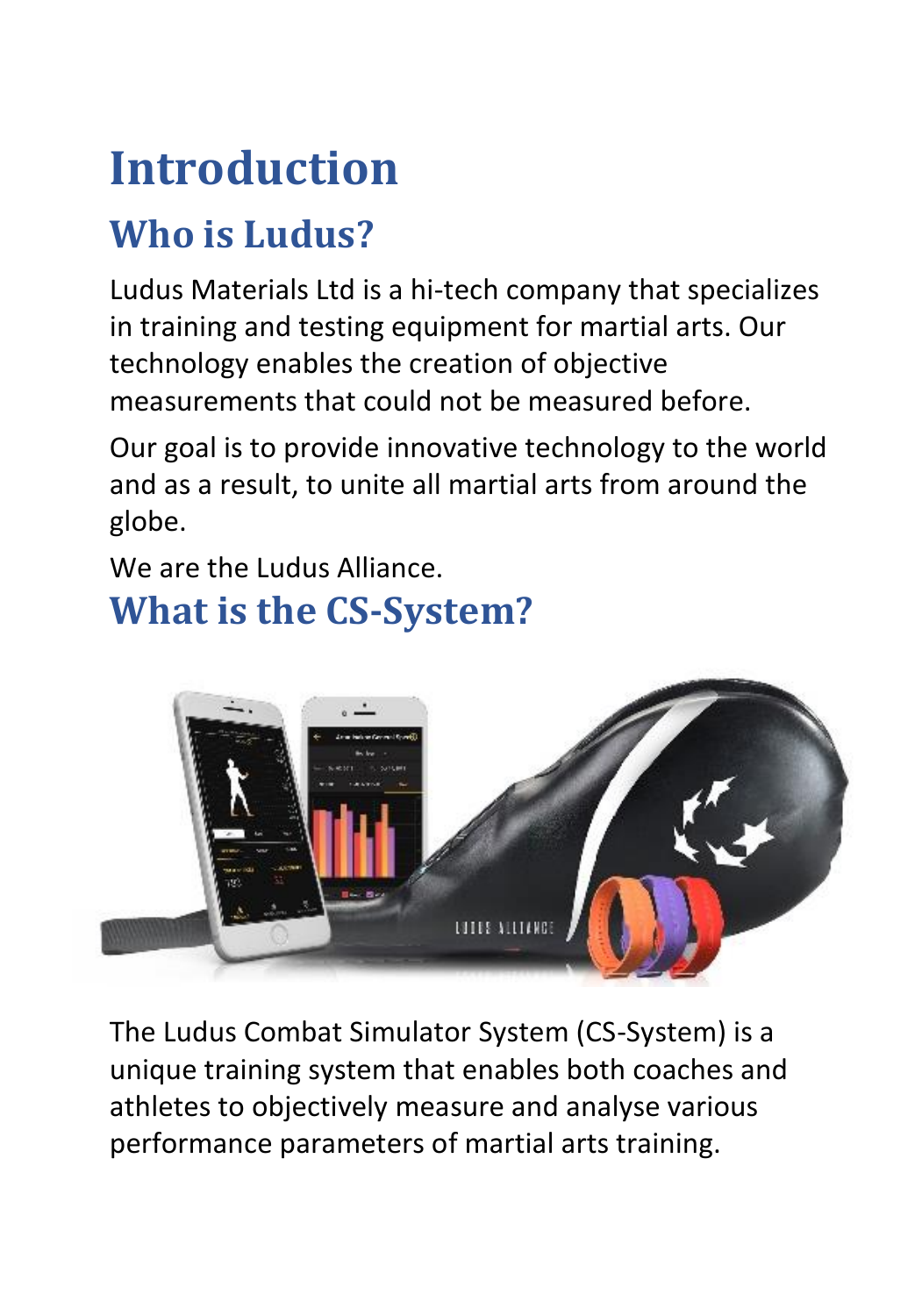### **Ludus Combat Simulator System**

The Ludus Combat Simulator System (CS-S) consists of:

- 1. Ludus CS-Paddle
- 2. Coach App
- 3. ID Wristband
- 4. Warriors App



## **Ludus Combat Simulator (CS) Paddle**

The CS-Paddle is a unique training tool that enables both coaches and athletes to objectively measure and analyse various performance parameters of martial arts training.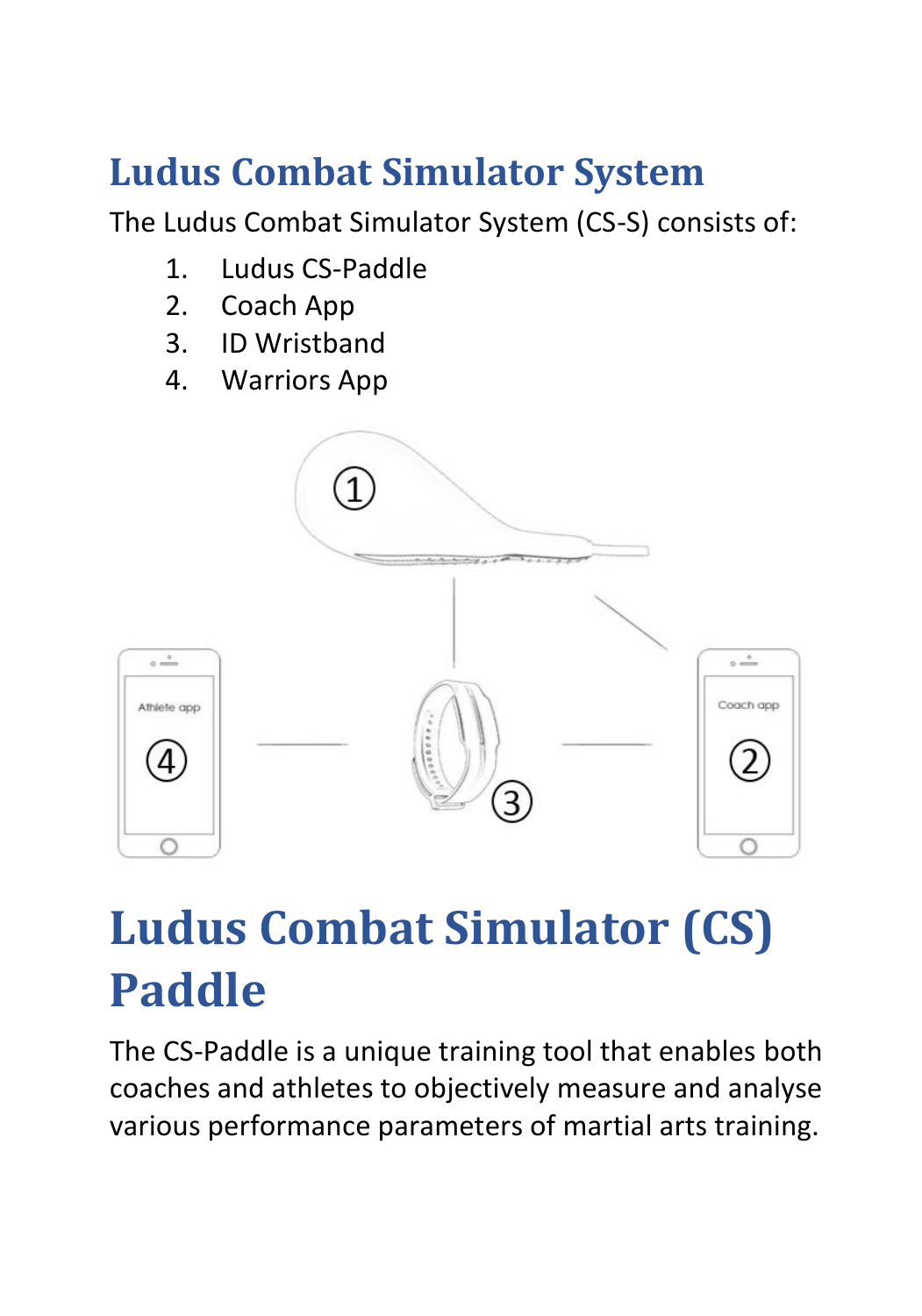## **Android and iOS Requirements**

The Ludus Warrior App runs on Android 4.4 and above and iOS 9.0 and above.

## **Downloading the Ludus Coach and Warrior App**

The Ludus Warrior App can be downloaded from App Store or Google Play.

## **Wristband Setup and Basics Wristband Basics and Coach Connection**

The Ludus Wristband acts as your personal identification within the system and when connected to the CS-Paddle (touched in) will immediately identify you and save data accordingly.

### **Wristband Registration**

When you register a Wristband for the first time, it will create a connection between you and your coach. From this point, you and your coach will be able to see your data and track performance.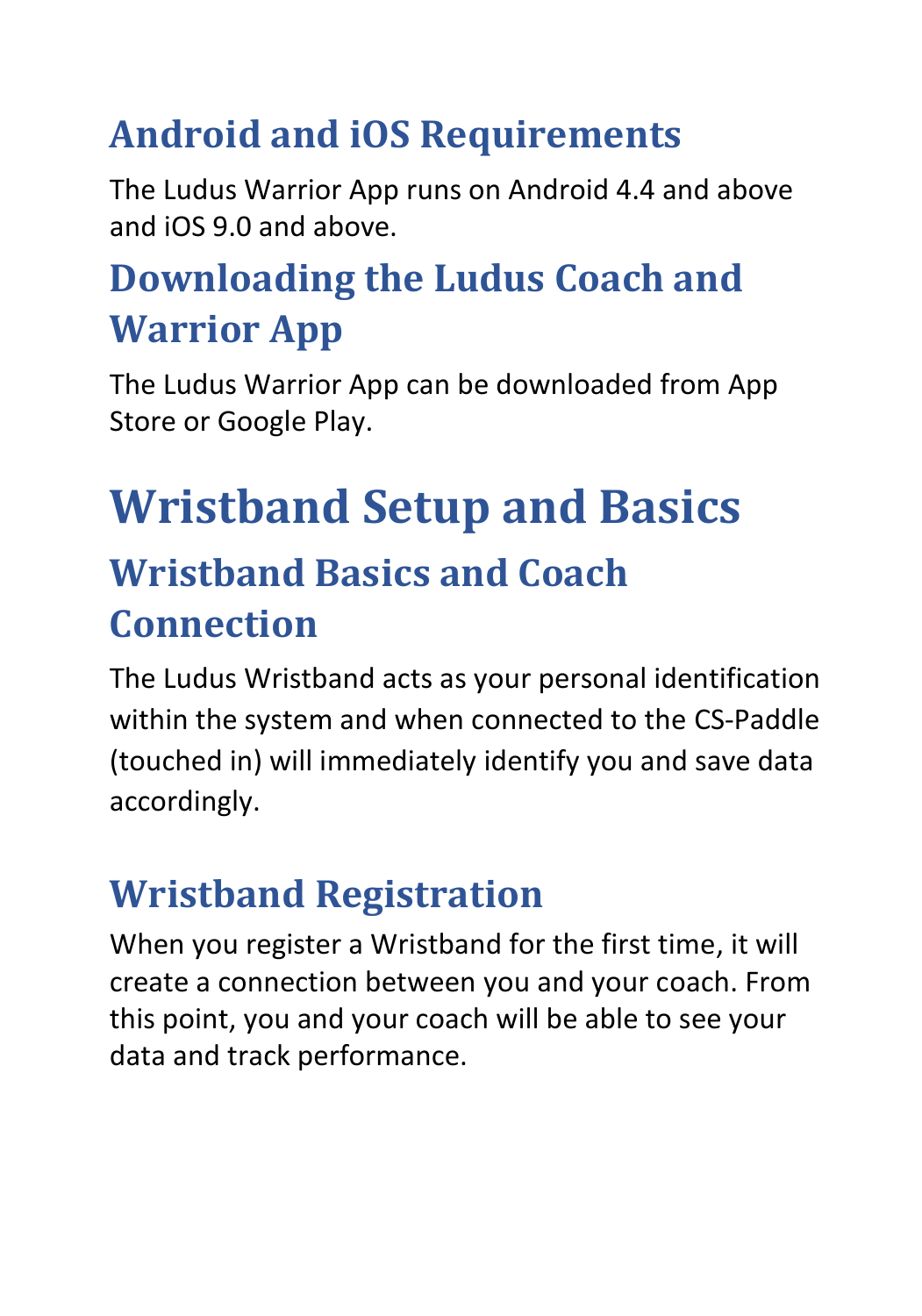



To register your wristband:

1. Open the Ludus Warrior App and create an account or login with an existing one.

2. On the navigational panel, go to **My Account**→ 'My Wristbands'.

3. Tap **+**. The barcode scanner screen will open.

4. Scan the barcode on the tag attached to your wristband. The wristband naming screen will open.